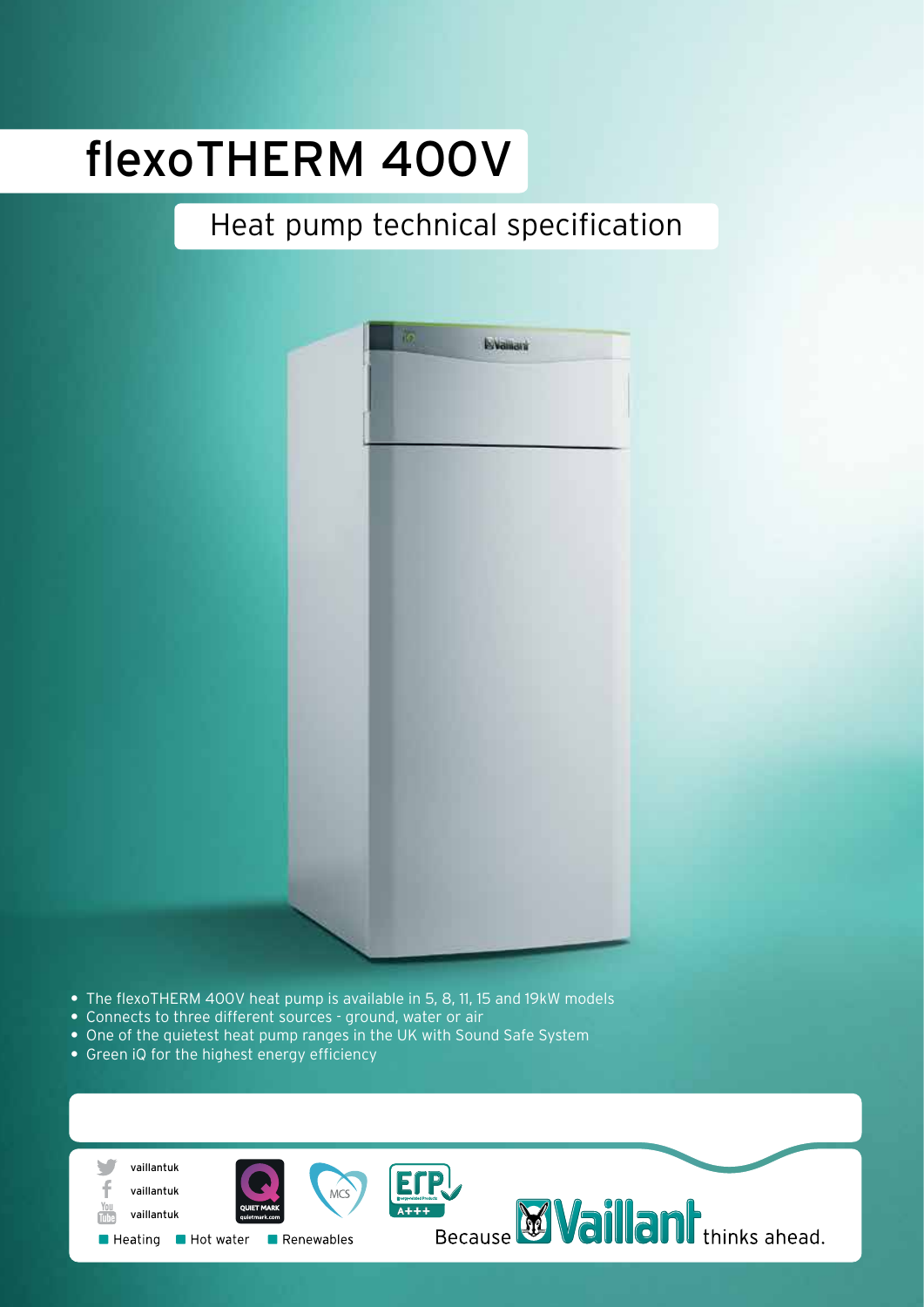

| <b>Dimensions</b>                                       |    | 5kW<br>400 V | 8kW<br>400 V | 11kW<br>400 V | 15kW<br>400 V | 19kW<br>400 V |
|---------------------------------------------------------|----|--------------|--------------|---------------|---------------|---------------|
| Product dimensions, height (without<br>adjustable feet) | mm | 1183         |              |               |               |               |
| Product dimensions, width                               | mm | 595          |              |               |               |               |
| Product dimensions, depth                               | mm | 600          |              |               |               |               |
| Weight, with packaging                                  | kg | 155          | 170          | 178           | 185           | 197           |
| Weight, without packaging                               | kg | 145          | 160          | 168           | 176           | 187           |
| Weight, ready for operation                             | kg | 151          | 167          | 175           | 187           | 200           |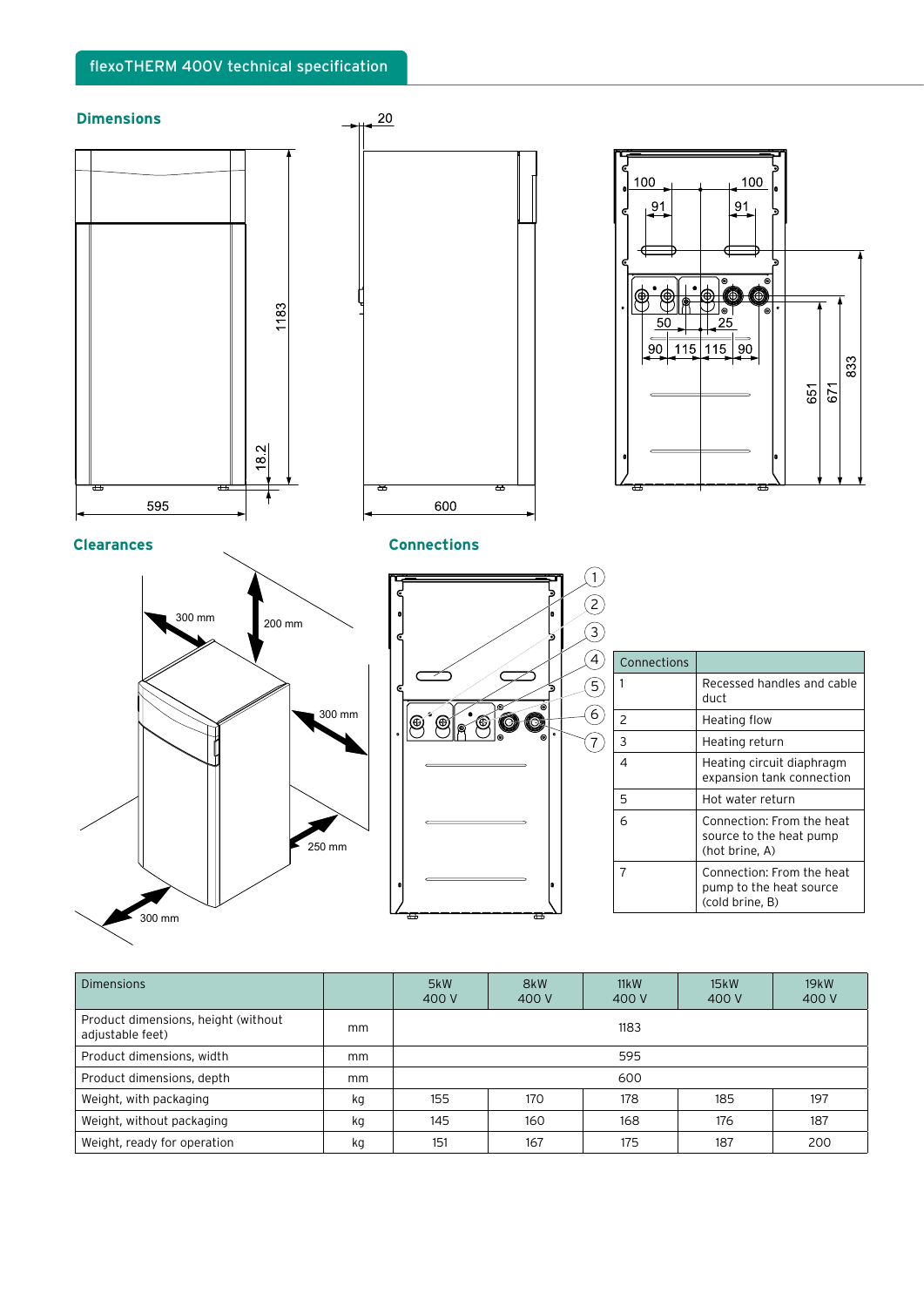| Electrical data                                                             |                 | 5kW<br>400 V      | 8kW<br>400 V | 11kW<br>400 V               | 15kW<br>400 V                                                                                                                                                           | <b>19kW</b><br>400 V |
|-----------------------------------------------------------------------------|-----------------|-------------------|--------------|-----------------------------|-------------------------------------------------------------------------------------------------------------------------------------------------------------------------|----------------------|
| Heating circuit / compressor                                                | V/HZ            |                   |              | 3~/N/PE 400 / 50            |                                                                                                                                                                         |                      |
| Control circuit rated voltage                                               | V/HZ            |                   |              | 1~/N/PE 230 / 50            |                                                                                                                                                                         |                      |
| Auxiliary heating                                                           | V/Hz            |                   |              | 3~/N/PE 400 / 50            |                                                                                                                                                                         |                      |
| Power factor                                                                |                 |                   |              | $\cos \varphi = 0.9$        |                                                                                                                                                                         |                      |
| Required network impedance Zmax with<br>inrush current limiter              | Ω               |                   |              | $\leq 0.472$                |                                                                                                                                                                         |                      |
| Fuse characteristic, type C                                                 | Α               | 25                | 25           | 25                          | 32                                                                                                                                                                      | 32                   |
| Optional building earth leakage circuit<br>breaker                          |                 |                   |              |                             | RCCB type A (type A pulse current sensitive residual-current circuit breakers) or<br>RCCB type B (type B universal current sensitive residual-current circuit breakers) |                      |
| Inrush current (with inrush current limiter)                                | A               | $\leq$ 15         | $\leq$ 19    | $\leq 22$                   | $\leq 26$                                                                                                                                                               | $\leq 30$            |
| Rated current (compressor and auxiliary<br>heater)                          | Α               | 11.9              | 19.1         | 24.9                        | 26.1                                                                                                                                                                    | 31.2                 |
| Measuring current, maximum                                                  | А               | 19.8              | 21.2         | 23.4                        | 25.2                                                                                                                                                                    | 30.4                 |
| Output levels for the auxiliary heater                                      | kW              |                   |              | 2/3.5/5.5/7/9               |                                                                                                                                                                         |                      |
| Minimum electrical power consumption of<br>compressor                       | kW              | 1.40              | 2.00         | 2.50                        | 3.30                                                                                                                                                                    | 4.70                 |
| Maximum electrical power consumption of<br>compressor and auxiliary heater  | kW              | 11.5              | 12.8         | 14.1                        | 15.6                                                                                                                                                                    | 17.8                 |
| IP rating                                                                   |                 | <b>IP 10B</b>     |              |                             |                                                                                                                                                                         |                      |
| Energy-related Products at 35°C                                             | band            |                   |              | $A^{+++*}$                  |                                                                                                                                                                         |                      |
| Energy-related Products at 55°C                                             | band            |                   |              | $A + + +$ *                 |                                                                                                                                                                         |                      |
| <b>Hydraulic connection</b>                                                 |                 |                   |              |                             |                                                                                                                                                                         |                      |
| Heating flow / return                                                       | <b>BSP</b> male | $G1\frac{1}{2}$ " |              |                             |                                                                                                                                                                         |                      |
| Heat source flow / return                                                   | <b>BSP</b> male |                   |              | G 1½"                       |                                                                                                                                                                         |                      |
| Central heating water expansion vessel                                      | <b>BSP</b> male | $G\frac{3}{4}$ "  |              |                             |                                                                                                                                                                         |                      |
| Heating and brine right angle connections                                   | mm              |                   |              | 35                          |                                                                                                                                                                         |                      |
| Heat source circuit / brine circuit                                         |                 |                   |              |                             |                                                                                                                                                                         |                      |
| Volume of the brine circuit in the heat<br>pump                             | H               | 2.5               | 3.1          | 3.6                         | 4.5                                                                                                                                                                     | 5.3                  |
| Minimum pressure of brine fluid                                             | bar             |                   |              | $\geq 0.7$                  |                                                                                                                                                                         |                      |
| Maximum pressure of brine fluid                                             | bar             |                   |              | $\leq 3.0$                  |                                                                                                                                                                         |                      |
| Heating circuit / building circuit                                          |                 |                   |              |                             |                                                                                                                                                                         |                      |
| Water volume of the heating circuit in the<br>heat pump                     | ı               | 3.2               | 3.9          | 4.4                         | 5.8                                                                                                                                                                     | 6.5                  |
| Minimum pressure                                                            | bar             |                   |              | $\geq 0.7$                  |                                                                                                                                                                         |                      |
| Maximum pressure                                                            | bar             |                   |              | $\leq 3.0$                  |                                                                                                                                                                         |                      |
| Minimum flow temperature heating                                            | °C              |                   |              | 25                          |                                                                                                                                                                         |                      |
| Maximum flow temperature heating with<br>compressor                         | °C              |                   |              | 65                          |                                                                                                                                                                         |                      |
| Maximum electrical power heating circuit<br>pump                            | W               |                   | 63           |                             | 140                                                                                                                                                                     |                      |
| Refrigerant circuit                                                         |                 |                   |              |                             |                                                                                                                                                                         |                      |
| Refrigerant type                                                            |                 |                   |              | R 410 A                     |                                                                                                                                                                         |                      |
| Volume of refrigerant circuit in the heat<br>pump                           | kg              | 1.50              | 2.40         | 2.50                        | 3.05                                                                                                                                                                    | 3.95                 |
| Global warming potential (GWP) in<br>accordance with EU No. 517/2014        |                 |                   |              | 2088                        |                                                                                                                                                                         |                      |
| CO <sub>2</sub> equivalent                                                  | t               | 3132              | 5011         | 5220                        | 6368                                                                                                                                                                    | 8248                 |
| Global warming potential 100 (GWP100) in<br>accordance with EC No. 842/2006 |                 | 1975              |              |                             |                                                                                                                                                                         |                      |
| Expansion valve type                                                        |                 | Electronic        |              |                             |                                                                                                                                                                         |                      |
| Permissible pressure (relative)                                             | bar             | ≤46.0             |              |                             |                                                                                                                                                                         |                      |
| Compressor type                                                             |                 | <b>EVI Scroll</b> |              |                             |                                                                                                                                                                         |                      |
| Oil type                                                                    |                 |                   |              | Ester (EMKARATE RL32-3 MAF) |                                                                                                                                                                         |                      |
| Oil filling quantity                                                        |                 | 0.75              | 1.25         | 1.25                        | 1.24                                                                                                                                                                    | 1.89                 |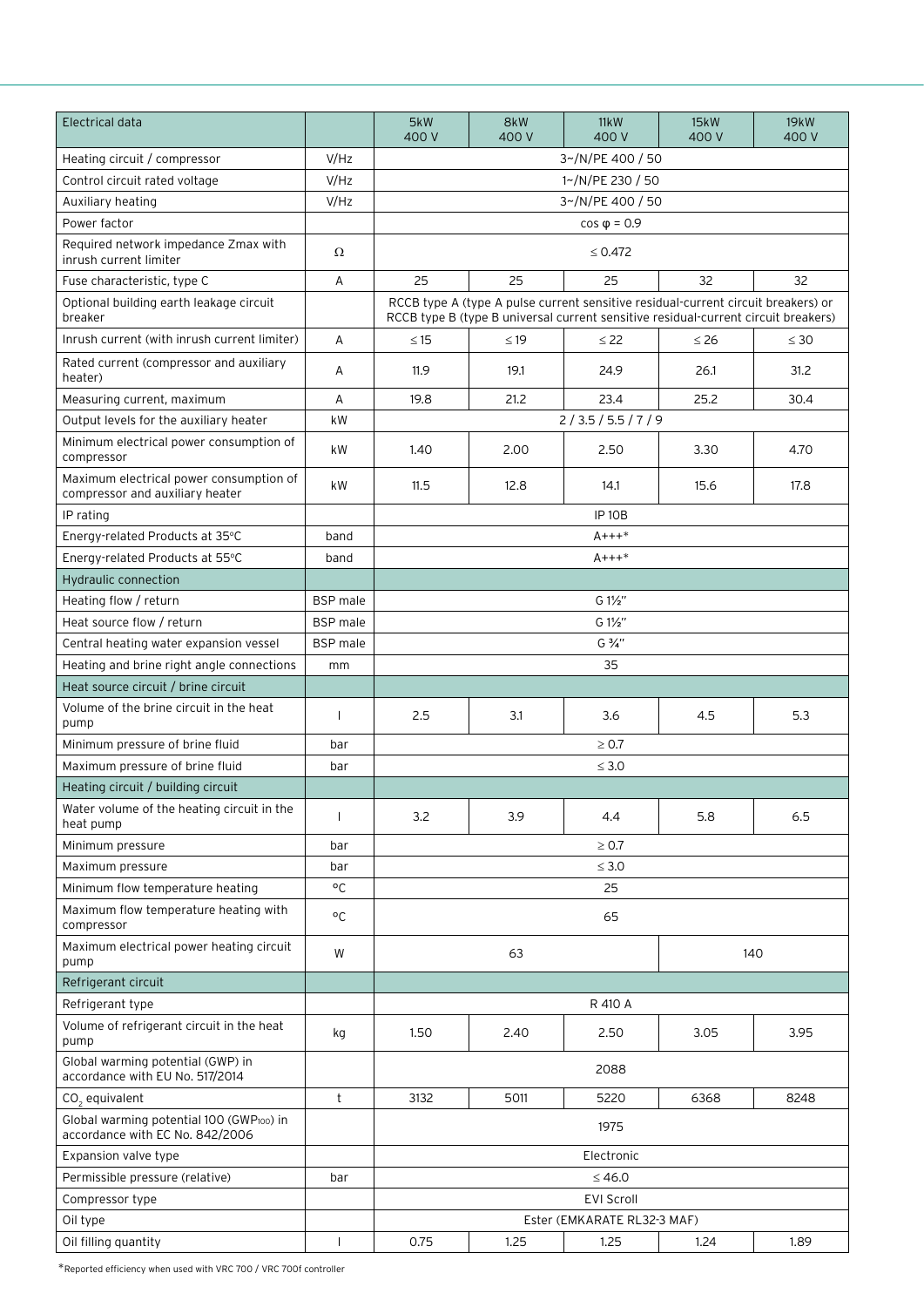#### **Ground source technical specification**

| Heat source circuit / brine circuit                                                                           |       | 5kW<br>400 V | 8kW<br>400 V | 11kW<br>400 V              | 15kW<br>400 V | 19kW<br>400 V |
|---------------------------------------------------------------------------------------------------------------|-------|--------------|--------------|----------------------------|---------------|---------------|
| Minimum brine input temperature when<br>heating                                                               | °C    |              |              | $-10$                      |               |               |
| Maximum brine input temperature when<br>heating                                                               | °C    |              |              | 25                         |               |               |
| Nominal flow rate ∆T 3K at BO/W35                                                                             | 1/h   | 1290         | 2320         | 3000                       | 3590          | 4780          |
| Minimum flow rate during continuous<br>operation at the application limits                                    | 1/h   | 1110         | 2140         | 2460                       | 3380          | 3840          |
| Maximum flow rate during continuous<br>operation at the application limits                                    | 1/h   | 1290         | 2320         | 3000                       | 3590          | 4780          |
| Maximum remaining feed head with ∆T 3K<br>for BO/W35                                                          | bar   | 0.62         | 0.39         | 0.51                       | 0.98          | 0.82          |
| Electrical power for brine pump at<br>B0/W35 ∆T 3K at 250 mbar                                                | W     | 44           | 62           | 64                         | 83            | 121           |
| Brine fluid type                                                                                              |       |              |              | Ethylene glycol 30% volume |               |               |
| Building circuit / heating circuit                                                                            |       |              |              |                            |               |               |
| Nominal flow rate ∆T 5K                                                                                       | 1/h   | 920          | 1530         | 1920                       | 2450          | 3320          |
| Maximum remaining feed head with<br>ΔT 5K                                                                     | bar   | 0.65         | 0.45         | 0.35                       | 0.73          | 0.45          |
| Nominal flow rate ∆T 8K                                                                                       | 1/h   | 570          | 980          | 1240                       | 1600          | 2180          |
| Maximum remaining feed head with<br>$\Delta T$ 8K                                                             | bar   | 0.68         | 0.65         | 0.57                       | 0.86          | 0.80          |
| Minimum flow rate at continuous working<br>on the limitation of use                                           | 1/h   | 570          | 980          | 1240                       | 1600          | 2180          |
| Maximum flow rate at continuous working<br>on the limitation of use                                           | 1/h   | 920          | 1530         | 1920                       | 2450          | 3320          |
| Electrical power heating circuit pump for<br>BO/W35 ∆T 5K at 250 mbar pressure drop<br>in the heating circuit | W     | 25           | 30           | 45                         | 60            | 74            |
| Heating output BO/W35 ∆T 5K                                                                                   | kW    | 5.22         | 8.76         | 11.12                      | 14.28         | 19.52         |
| Power consumption BO/W35 ∆T 5K                                                                                | kW    | 1.12         | 1.74         | 2.24                       | 2.93          | 4.18          |
| Output figure BO/W35 ∆T 5K / coefficient<br>of performance EN 14511                                           |       | 4.66         | 5.03         | 4.96                       | 4.87          | 4.67          |
| Heating output BO/W45 AT 5K                                                                                   | kW    | 5.21         | 8.71         | 11.08                      | 13.85         | 19.46         |
| Power consumption BO/W45 ∆T 5K                                                                                | kW    | 1.48         | 2.31         | 2.93                       | 3.69          | 5.24          |
| Output figure BO/W45 ∆T 5K / coefficient<br>of performance EN 14511                                           |       | 3.52         | 3.77         | 3.78                       | 3.75          | 3.71          |
| Heating output BO/W55 AT 8K                                                                                   | kW    | 5.31         | 8.89         | 11.27                      | 14.55         | 19.83         |
| Power consumption BO/W55 AT 8K                                                                                | kW    | 1.78         | 2.70         | 3.56                       | 4.53          | 6.12          |
| Output figure BO/W55 ∆T 8K / coefficient<br>of performance EN 14511                                           |       | 2.98         | 3.29         | 3.17                       | 3.21          | 3.24          |
| Sound power level BO/W35<br>EN 12102/EN 14511 $L_{w1}$ in heating mode                                        | db(A) | 39.8         | 42.4         | 45.2                       | 49.9          | 48.4          |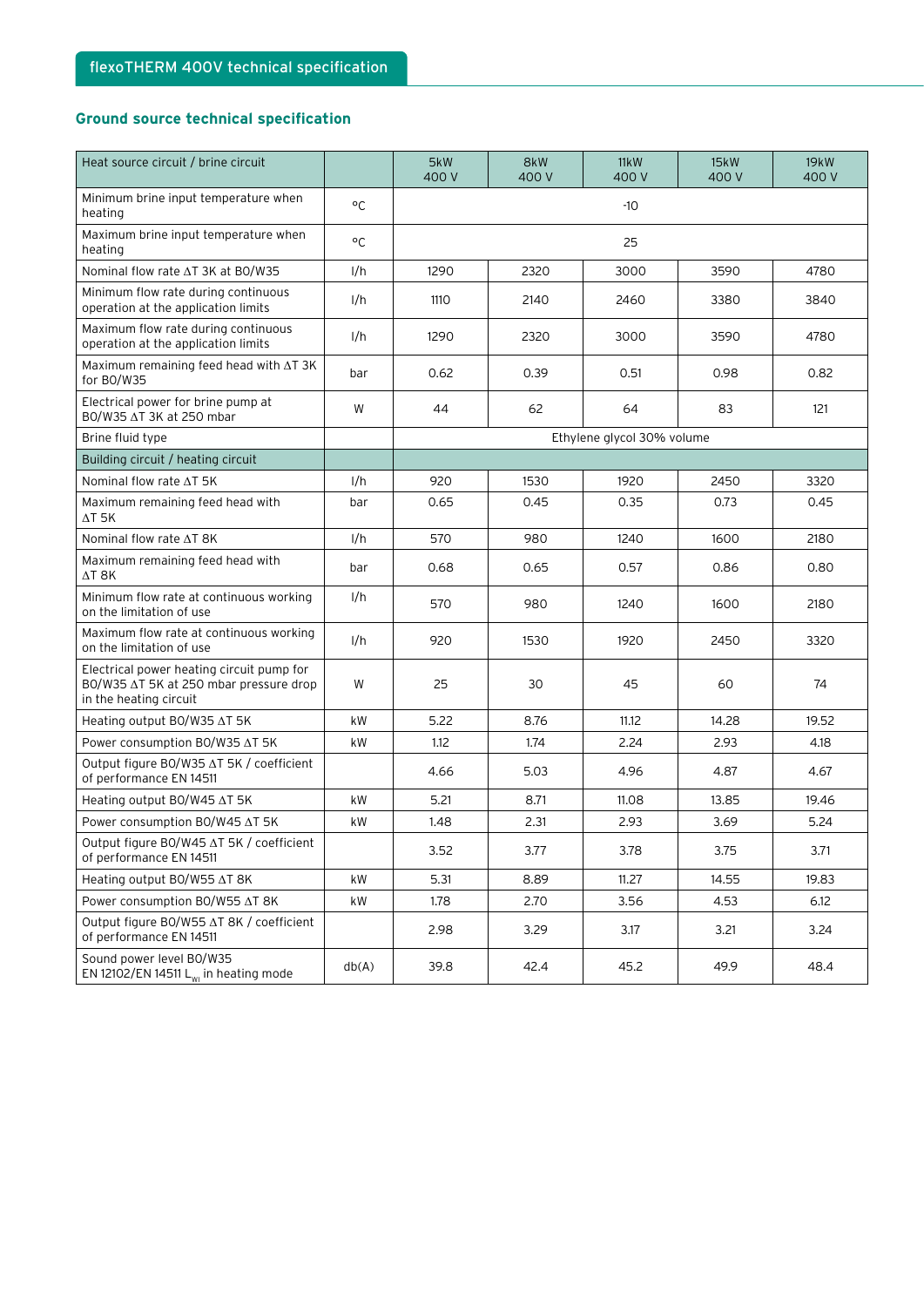#### **Water source technical specification**

| Water source circuit / brine circuit                                                                                                   |           | 5kW<br>400 V | 8kW<br>400 V       | 11kW<br>400 V              | 15kW<br>400 V      | 19kW<br>400 V |
|----------------------------------------------------------------------------------------------------------------------------------------|-----------|--------------|--------------------|----------------------------|--------------------|---------------|
| Heat source module                                                                                                                     |           |              | <b>VWW 11/4 SI</b> |                            | <b>VWW 19/4 SI</b> |               |
| Nominal flow of groundwater at $\Delta T$ 3K<br>with W10/W35                                                                           | 1/h       | 1450         | 2240               | 3520                       | 4540               | 5480          |
| Brine fluid type                                                                                                                       |           |              |                    | Ethylene glycol 30% volume |                    |               |
| Building circuit/ heating circuit                                                                                                      |           |              |                    |                            |                    |               |
| Nominal flow at ∆T 5K                                                                                                                  | 1/h       | 1100         | 1720               | 2170                       | 2920               | 3990          |
| Maximum remaining feed head with<br>$\Delta$ t 5K                                                                                      | bar       | 0.65         | 0.42               | 0.23                       | 0.56               | 0.21          |
| Nominal flow at AT 8K                                                                                                                  | 1/h       | 680          | 1130               | 1420                       | 1870               | 2610          |
| Maximum remaining feed head with<br>$\Delta T$ 8K                                                                                      | bar       | 0.68         | 0.56               | 0.47                       | 0.82               | 0.69          |
| Minimum flow rate during continuous<br>operation at the application limits                                                             | 1/h       | 680          | 1130               | 1420                       | 1870               | 2610          |
| Maximum flow rate during continuous<br>operation at the application limits                                                             | 1/h       | 1100         | 1720               | 2170                       | 2920               | 3990          |
| Heating pump electrical power<br>consumption for W10/W35 ∆T 5K with<br>an external pressure loss of 250 mbar in<br>the heating circuit | W         | 35           | 45                 | 55                         | 100                | 110           |
| Heating output W10/W35 AT 5K                                                                                                           | kW        | 6.40         | 9.88               | 12.84                      | 16.57              | 22.93         |
| Power consumption W10/W35 ∆T 5K                                                                                                        | kW        | 1.40         | 1.91               | 2.50                       | 3.09               | 4.44          |
| Output figure W10/W35 AT 5K /<br>coefficient of performance EN 14511                                                                   |           | 4.80         | 5.17               | 5.14                       | 5.36               | 5.16          |
| Heating output W10/W45 AT 5K                                                                                                           | kW        | 6.15         | 9.97               | 12.79                      | 16.36              | 23.47         |
| Power consumption W10/W45 ∆T 5K                                                                                                        | kW        | 1.67         | 2.45               | 3.23                       | 3.92               | 5.70          |
| Output figure W10/W45 AT 5K /<br>coefficient of performance EN 14511                                                                   |           | 3.68         | 4.07               | 3.96                       | 4.17               | 4.12          |
| Heating output W10/W55 AT 8K                                                                                                           | <b>kW</b> | 6.19         | 10.22              | 13.16                      | 16.92              | 23.59         |
| Power consumption W10/W55 ∆T 8K                                                                                                        | kW        | 2.10         | 2.96               | 3.95                       | 4.77               | 6.73          |
| Output figure W10/W55 ∆T 8K /<br>coefficient of performance EN 14511                                                                   |           | 2.95         | 3.45               | 3.33                       | 3.55               | 3.51          |
| Sound power level W10/W35<br>EN 12102/EN 14511 $L_{w1}$ in heating mode                                                                | dB(A)     | 41.2         | 47.9               | 45.0                       | 49.9               | 50.6          |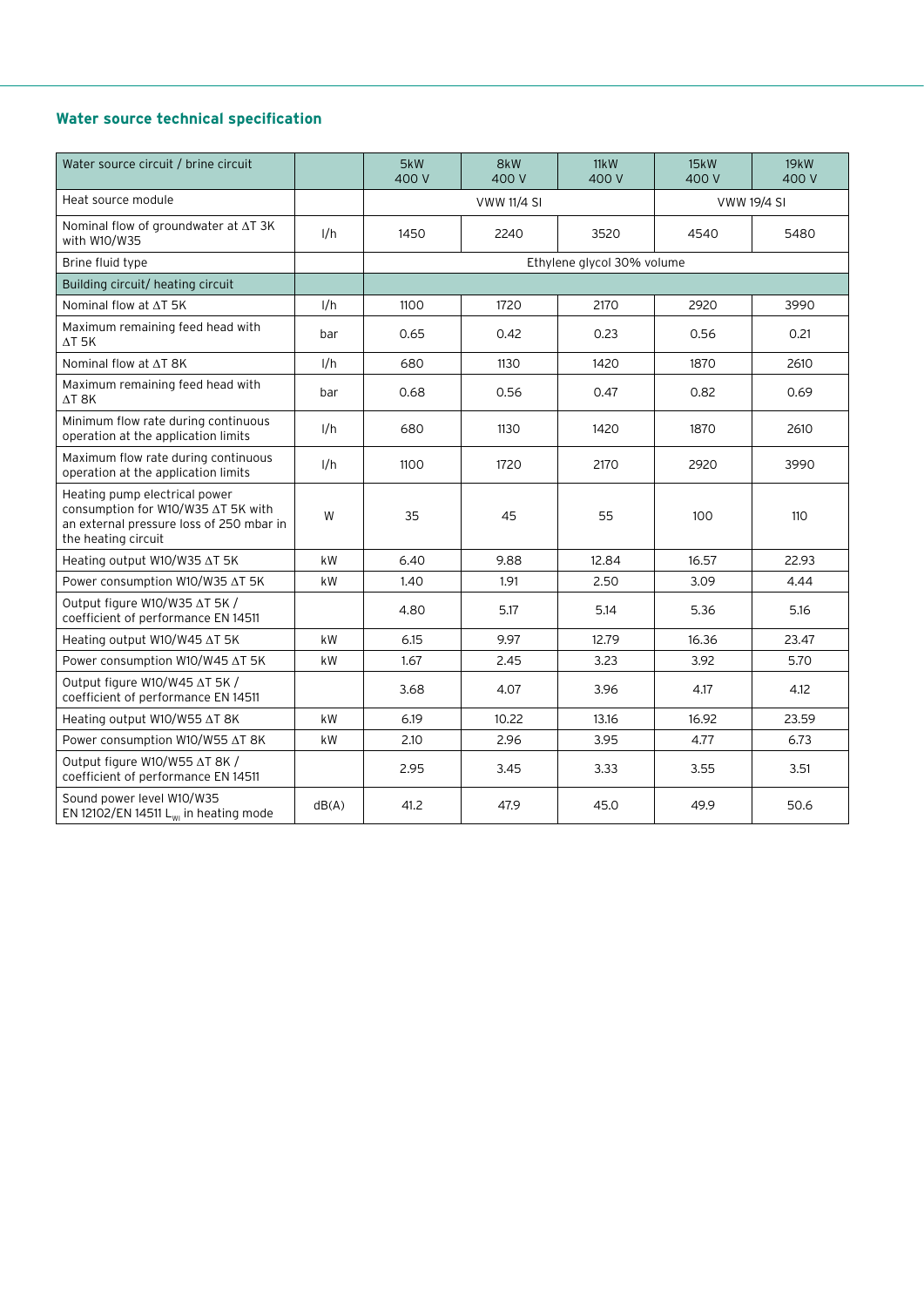#### **Air source technical specification**

| Heat source circuit/brine circuit                                                                                                     |       | 5kW<br>400 V | 8kW<br>400 V                       | 11kW<br>400 V | 15kW<br>400 V | 19kW<br>400 V |  |
|---------------------------------------------------------------------------------------------------------------------------------------|-------|--------------|------------------------------------|---------------|---------------|---------------|--|
| Heat source module                                                                                                                    |       |              | 2 x VWL 11/4 SA<br>1 x VWL 11/4 SA |               |               |               |  |
| Brine fluid type                                                                                                                      |       |              | Ethylene glycol 44% volume         |               |               |               |  |
| Building circuit/heating circuit                                                                                                      |       |              |                                    |               |               |               |  |
| Nominal flow at ∆T 5K                                                                                                                 | 1/h   | 1070         | 1510                               | 1990          | 2650          | 3440          |  |
| Maximum remaining feed head with $\Delta T$ 5K                                                                                        | bar   | 0.61         | 0.42                               | 0.31          | 0.64          | 0.38          |  |
| Nominal flow at AT 8K                                                                                                                 | 1/h   | 660          | 1020                               | 1350          | 1720          | 2300          |  |
| Maximum remaining feed head with $\Delta T$ 8K                                                                                        | bar   | 0.69         | 0.56                               | 0.53          | 0.84          | 0.75          |  |
| Minimum flow rate during continuous<br>operation at the application limits                                                            | 1/h   | 660          | 1020                               | 1350          | 1720          | 2300          |  |
| Maximum flow rate during continuous<br>operation at the application limits                                                            | 1/h   | 1070         | 1510                               | 1990          | 2650          | 3440          |  |
| Heating pump electrical power<br>consumption for A7/W35 ∆T 5K with an<br>external pressure loss of 250 mbar in the<br>heating circuit | W     | 28           | 36                                 | 50            | 70            | 78            |  |
| Heating output A7/W35 AT 5K                                                                                                           | kW    | 6.11         | 8.69                               | 11.40         | 15.08         | 19.68         |  |
| Power consumption A7/W35 AT 5K                                                                                                        | kW    | 1.27         | 1.87                               | 2.46          | 3.15          | 4.44          |  |
| Output figure A7/W35 ∆T 5K / coefficient<br>of performance EN 14511                                                                   |       | 4.78         | 4.64                               | 4.63          | 4.79          | 4.43          |  |
| Heating output A7/W45 AT 5K                                                                                                           | kW    | 5.98         | 8.95                               | 11.93         | 15.37         | 20.46         |  |
| Power consumption A7/W45 ∆T 5K                                                                                                        | kW    | 1.62         | 2.40                               | 3.13          | 3.99          | 5.54          |  |
| Output figure A7/W45 ∆T 5K / coefficient<br>of performance EN 14511                                                                   |       | 3.69         | 3.73                               | 3.80          | 3.85          | 3.69          |  |
| Heating output A7/W55 AT 8K                                                                                                           | kW    | 6.05         | 9.40                               | 12.14         | 15.78         | 20.72         |  |
| Power consumption A7/W55 AT 8K                                                                                                        | kW    | 1.94         | 2.91                               | 3.80          | 4.81          | 6.55          |  |
| Output figure A7/W55 ∆T 8K / coefficient<br>of performance EN 14511                                                                   |       | 3.12         | 3.23                               | 3.19          | 3.27          | 3.16          |  |
| Sound power level A7/W35<br>EN 12102/EN 14511 $L_{w1}$ in heating mode                                                                | db(A) | 40.3         | 45.8                               | 44.4          | 48.7          | 48.1          |  |

#### **MCS SCoP performance table**

| flexoTHERM ground source heat pump | $35^{\circ}$ C | $40^{\circ}$ C | $45^{\circ}$ C | $50^{\circ}$ C | $55^{\circ}$ C |
|------------------------------------|----------------|----------------|----------------|----------------|----------------|
| flexoTHERM 5kW 400V                | 4.97           | 4.40           | 3.83           | 3.66           | 3.49           |
| flexoTHERM 8kW 400V                | 5.34           | 4.74           | 4.14           | 3.99           | 3.83           |
| flexoTHERM 11kW 400V               | 5.30           | 4.68           | 4.07           | 3.89           | 3.72           |
| flexoTHERM 15kW 400V               | 5.18           | 4.60           | 4.02           | 3.88           | 3.74           |
| flexoTHERM 19kW 400V               | 4.87           | 4.36           | 3.85           | 3.76           | 3.68           |

| flexoTHERM with fluoCOLLECT water source heat pump | $35^{\circ}$ C | $40^{\circ}$ C | $45^{\circ}$ C | $50^{\circ}$ C | $55^{\circ}$ C |
|----------------------------------------------------|----------------|----------------|----------------|----------------|----------------|
| flexoTHERM 5kW 400V                                | 5.19           | 4.59           | 4.00           | 3.82           | 3.64           |
| flexoTHERM 8kW 400V                                | 5.62           | 5.01           | 4.40           | 4.26           | 4.13           |
| flexoTHERM 11kW 400V                               | 5.58           | 4.96           | 4.35           | 4.18           | 4.02           |
| flexoTHERM 15kW 400V                               | 5.82           | 5.19           | 4.56           | 4.41           | 4.26           |
| flexoTHERM 19kW 400V                               | 5.55           | 4.97           | 4.38           | 4.27           | 4.15           |

| flexoTHERM with aroCOLLECT air source heat pump | $35^{\circ}$ C | $40^{\circ}$ C | $45^{\circ}$ C | $50^{\circ}$ C | $55^{\circ}$ C |
|-------------------------------------------------|----------------|----------------|----------------|----------------|----------------|
| flexoTHERM 5kW 400V                             | 4.34           | 3.83           | 3.32           | 3.29           | 3.26           |
| flexoTHERM 8kW 400V                             | 4.20           | 3.75           | 3.29           | 3.28           | 3.28           |
| flexoTHERM 11kW 400V                            | 4.10           | 3.63           | 3.16           | 3.14           | 3.12           |
| flexoTHERM 15kW 400V                            | 4.43           | 3.90           | 3.38           | 3.36           | 3.38           |
| flexoTHERM 19kW 400V                            | 4.00           | 3.56           | 3.13           | 3.16           | 3.19           |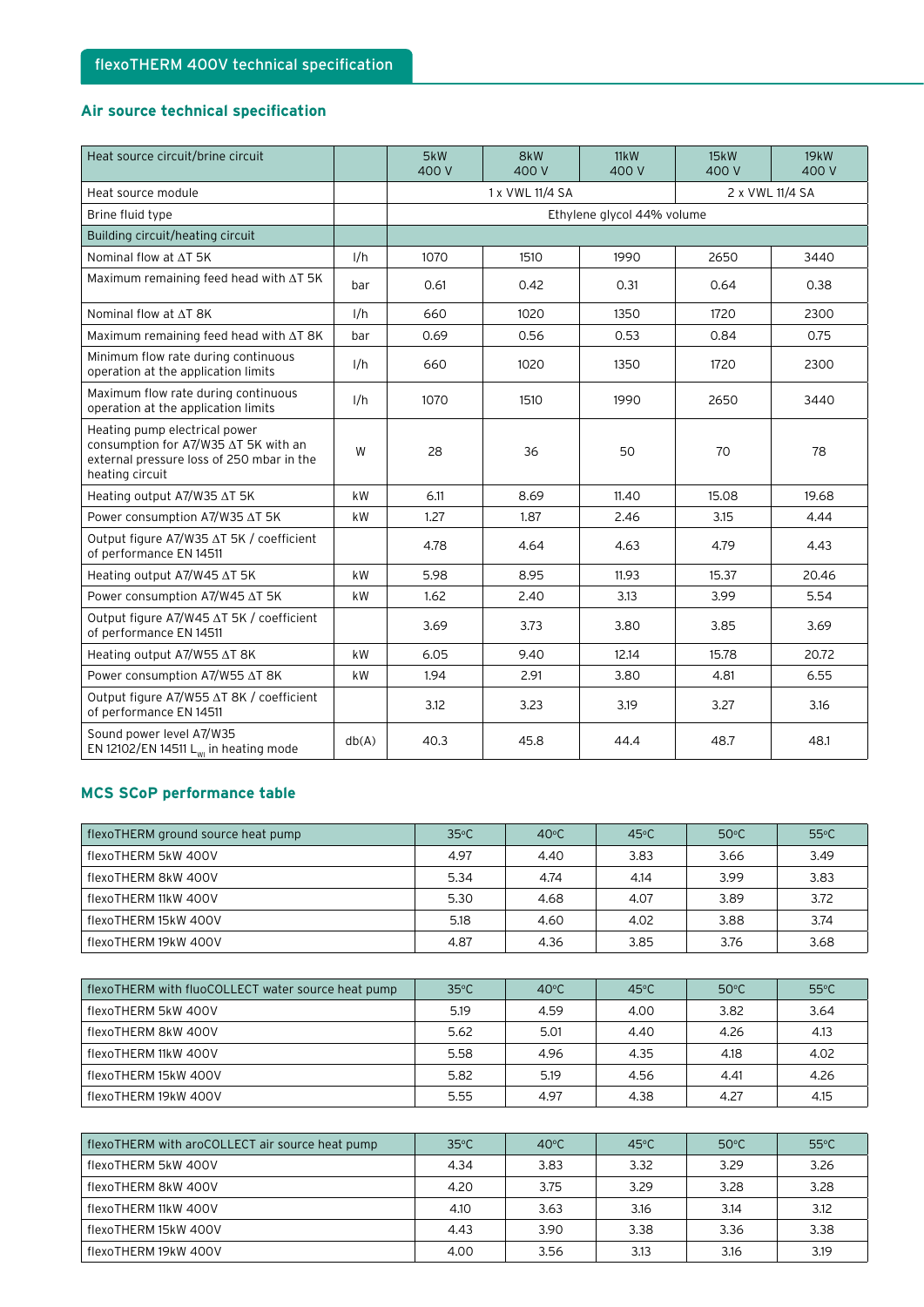### **flexoTHERM heat pumps**

| Description                               | Article number |
|-------------------------------------------|----------------|
| flexoTHERM 5kW 400V (special order only)  | 0020221337     |
| flexoTHERM 8kW 400V (special order only)  | 0020221338     |
| flexoTHERM 11kW 400V (special order only) | 0020221339     |
| flexoTHERM 15kW 400V                      | 0020221333     |
| flexoTHERM 19kW 400V                      | 0020221334     |

NOTE: Article numbers include flexoTHERM, VR10 sensor, right angle connection set, schematic and installation guide

#### **Accessories**

| Description                               | Article number |
|-------------------------------------------|----------------|
| aroCOLLECT up to 11kW (air source)        | 0020221335     |
| aroCOLLECT up to 19kW (air source)        | 0020221336     |
| fluoCOLLECT up to 11kW (water source)     | 0010016719     |
| fluoCOLLECT up to 19kW (water source)     | 0010016720     |
| Passive cooling module up to 11kW         | 0010016721     |
| Passive cooling module up to 19kW         | 0010016722     |
| Brine filling station                     | 0020106265     |
| Glycol discharge vessel                   | 0020145563     |
| 18 litre brine expansion vessel (5-11kW)  | 302097         |
| 25 litre brine expansion vessel (15-19kW) | 302098         |
| Expansion vessel bracket                  | 0020173592     |

#### **Controls**

| Description                                       | Article number |
|---------------------------------------------------|----------------|
| Wired VRC 700 control unit                        | 0020236291     |
| Wired VRC 700 underfloor heating control pack     | 0020236292     |
| Wired VRC 700 two zone pack and DHW               | 0020236293     |
| Wired VRC 700 three zone pack and DHW             | 0020236294     |
| Wired VRC 700 one zone pack and solar DHW         | 0020236295     |
| Wired VRC 700 two zone pack and solar DHW         | 0020259834     |
| Wireless VRC 700f control unit                    | 0020259829     |
| Wireless VRC 700f underfloor heating control pack | 0020259830     |
| Wireless VRC 700f two zone pack and DHW           | 0020259831     |
| Wireless VRC 700f three zone pack and DHW         | 0020259832     |
| Wireless VRC 700f one zone pack and solar DHW     | 0020259833     |
| Wireless VRC 700f two zone pack and solar DHW     | 0020259835     |
| VR 70 wiring centre                               | 0020184844     |
| VR 71 wiring centre                               | 0020184847     |
| Wired VR 91 programmable room thermostat          | 0020171334     |
| Wireless VR 91f programmable room thermostat      | 0020231566     |
| VR 40 multifunctional module 2-in-7               | 0020017744     |
| VR 32 eBUS coupler                                | 0020139895     |